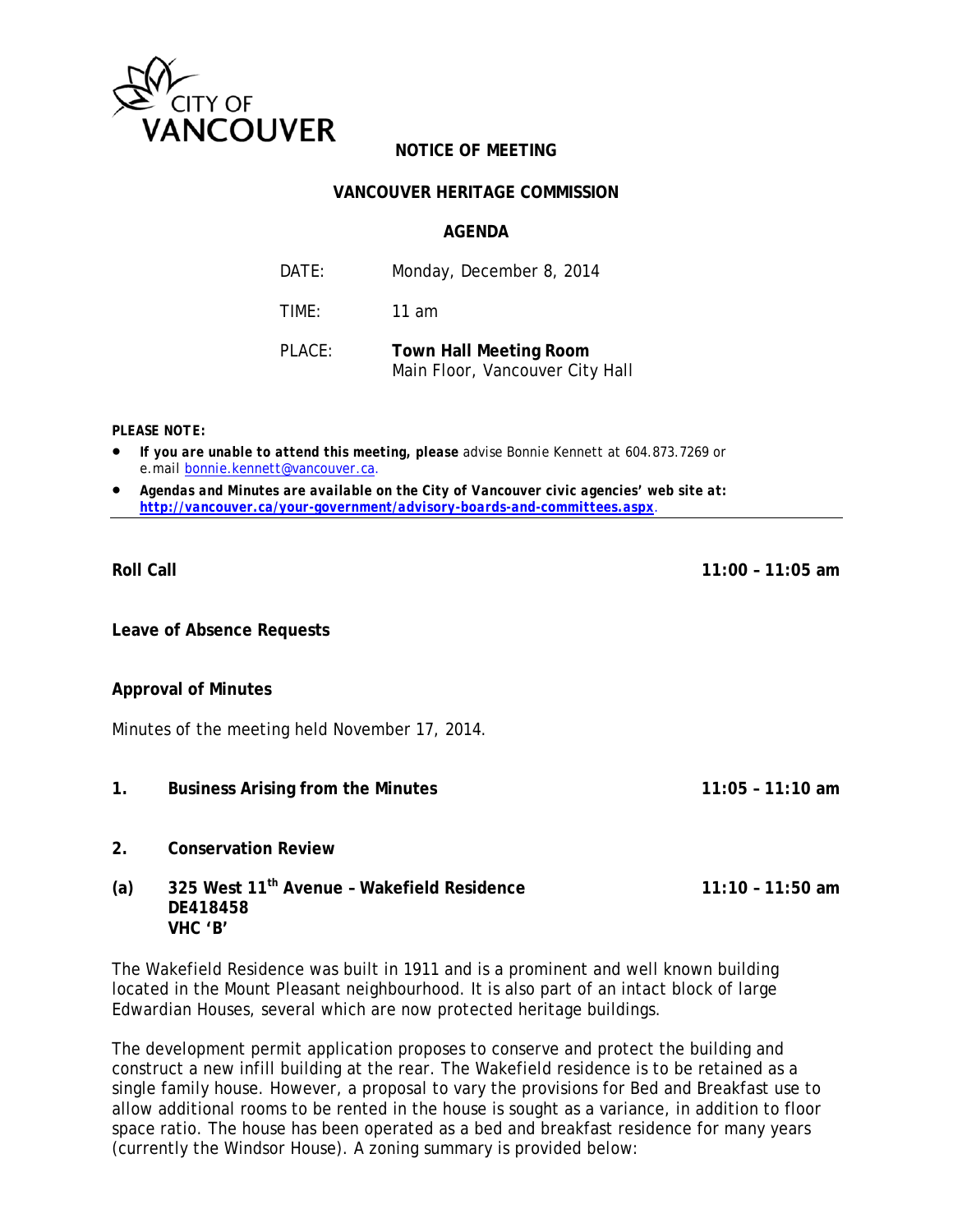**Table 1: Zoning Summary (RT-6)** 

| Item                                                             | Permitted or Required                                                                                                               | Proposed                                                                                                           |  |  |
|------------------------------------------------------------------|-------------------------------------------------------------------------------------------------------------------------------------|--------------------------------------------------------------------------------------------------------------------|--|--|
| FSR Section 4.7.1 -<br><b>Overall Floor Space</b><br>Ratio (FSR) | Up to 0.75 FSR maximum is<br>permitted which is 533 square<br>metres<br>$(4,685$ sq. ft.)                                           | A maximum of 0.92 FSR is<br>permitted which is<br>approximately 533 square<br>metres<br>$(5, 735 \text{ sq. ft.})$ |  |  |
| Section 11.4.1*<br><b>Bed and Breakfast</b>                      | A maximum of two bedrooms<br>accommodating a maximum of<br>four bed and breakfast guests<br>may be permitted in a<br>dwelling unit. | A maximum of ten<br>bedrooms accommodating<br>a maximum of twenty bed<br>and breakfast guests.                     |  |  |
| Number of Dwelling<br>units                                      | 4 maximum*                                                                                                                          |                                                                                                                    |  |  |

\* *Note: Up to eight bed and breakfast beds could be licensed on the site (2 in each unit) under existing provisions, although this is unlikely. The restriction is per dwelling unit, not per building.* 

The house is proposed to be repaired- no major alterations or removals are proposed. Because of the high level of retention proposed, staff have waived the requirement for a Conservation Plan. The SOS was prepared in 2012 and reviewed by the SOS Sub-committee at that time, who supported it with some recommendations for improvements. The format differs from current practice with regard to format but it has not been re-drafted at this stage.

Issues:

Attendees:

• Alexandre Ravkov, Architect

Staff:

James Boldt, Heritage Planner

Attachments:

- Drawings
- Statement of Significancy

#### **(b) 4062 Commercial Street – Florence Anderson House 11:50 – 12:30 pm DE418487 VHC 'B' (proposed)**

The small Florence Anderson House was built in 1910 in the Cedar Cottage neighbourhood. The site is nearly intact after over a century and is an excellent example of modest Edwardian development in nearly original form. The house, which still has its original coal burning flue, has been occupied by the Anderson family from 1919 until very recently. Florence Anderson, who was five at the time her family moved into the house, lived in the house for 95 years (to 2014). She has been interviewed a number of times on early life in the Cedar Cottage neighbourhood. The house is also featured in "Lucky to Live In Cedar Cottage", a book put out by the VSB in the mid 1980s, co-edited by Carol Miller, who lived for over 90 years in her family house at 3572 Welwyn Street nearby (the subject of a recent heritage application)

i) Overall support for the proposal including compatibility of the infill building.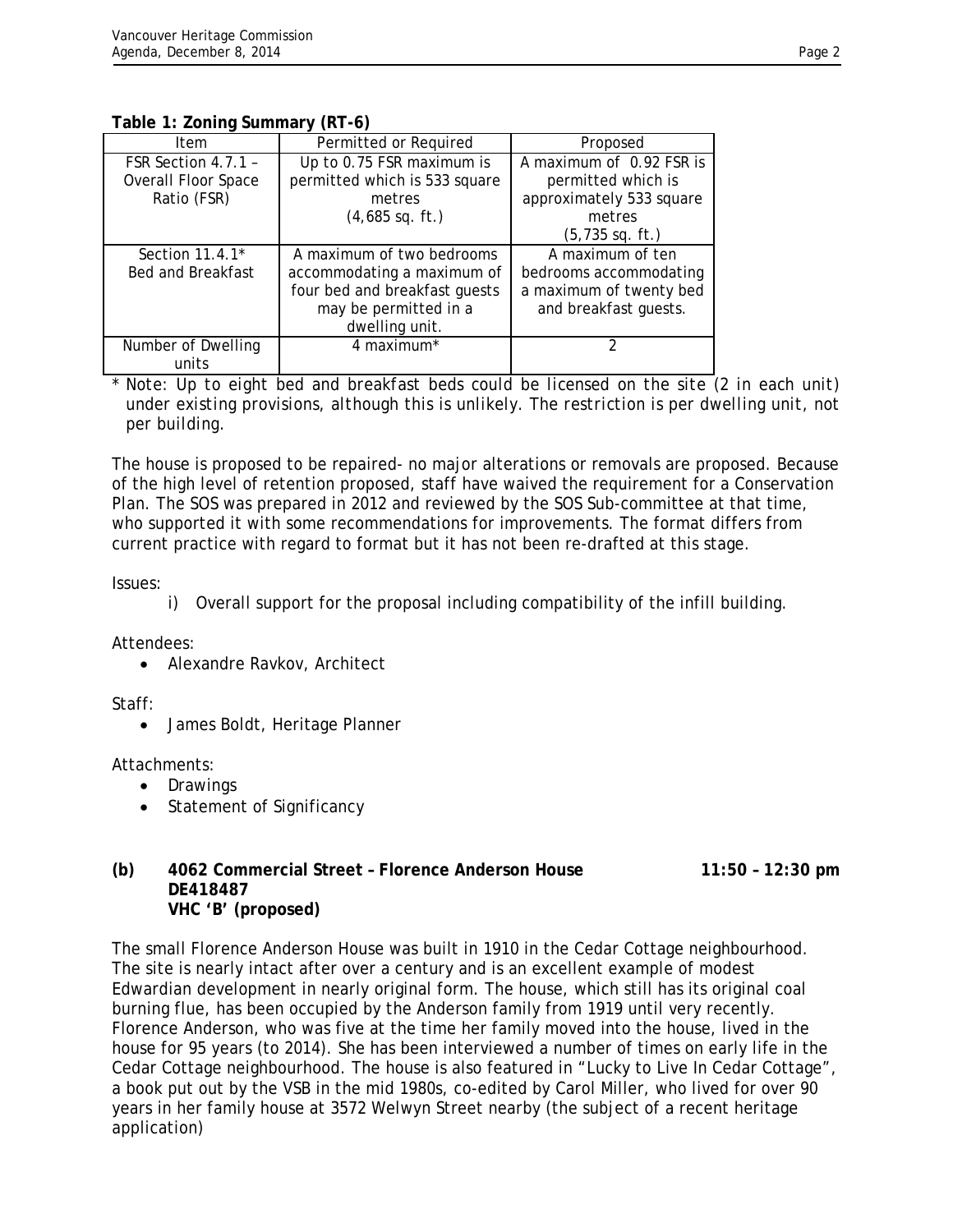The development permit application proposes to conserve and protect the building and construct a new infill building at the rear of the site. The context is unusual in that the site is "double fronting" with two streets on either end of the parcel. The existing houses around the Florence Anderson House face different directions along the block- a legacy of different construction eras and builders' preferences. As was common along Westminster Road (now Kingsway), side streets featured a mix of commercial and residential buildings. Today, The Williamson's Feed and Livery building a block to the south still exists as does a commercial building a few lots to the north of the Florence Anderson House (both converted to residential use).

A zoning summary is provided below:

|                             | $\overline{\phantom{a}}$                          |                                      |
|-----------------------------|---------------------------------------------------|--------------------------------------|
| Item                        | Permitted or Required                             | Proposed                             |
| Floor Space Ratio<br>(FSR)  | 0.75 FSR maximum<br>2,903 sq. ft.                 | 0.80 FSR<br>$3,052$ sq. ft.          |
| <b>Building separation</b>  | 16 feet minimum                                   | 16.2 feet                            |
| Number of Dwelling<br>units | 2 maximum for smaller sites<br>(strata permitted) | 2 (i.e. two One-Family<br>Dwellings) |

# **Table 1: Zoning Summary (RT-10)**

The Statement of Significance has been reviewed by the Statement of Significance Sub-committee and was supported with comments on improvements. The Statement of Significance notes the name 'Auld House', after the builder, but staff recommend naming the building after Florence Anderson to acknowledge her long sojourn in the house.

Issues:

- i) Overall support for the proposal including compatibility of the infill building; and
- ii) Conservation of the heritage building.

Attendees:

• Mike Lemon, Architect

Staff:

James Boldt, Heritage Planner

Attachments:

- Drawings
- Statement of Significance and Conservation Plan

### (c) Waterfront Tower - 555 West Cordova Street 12:30 - 1:30 pm **(601 West Cordova Street) DE418532**

The development permit application has been received to construct a mixed-use office tower on a site immediately east of the CPR Station building at 555 W. Cordova St. The proposal is to construct a 26-storey tower with 37,953 m2 of commercial/office space. Although a new construction, this proposal will be presented to Vancouver Heritage Commission because of its proximity to Gastown, and its potential impact on adjacent heritage buildings and the historic character of the area.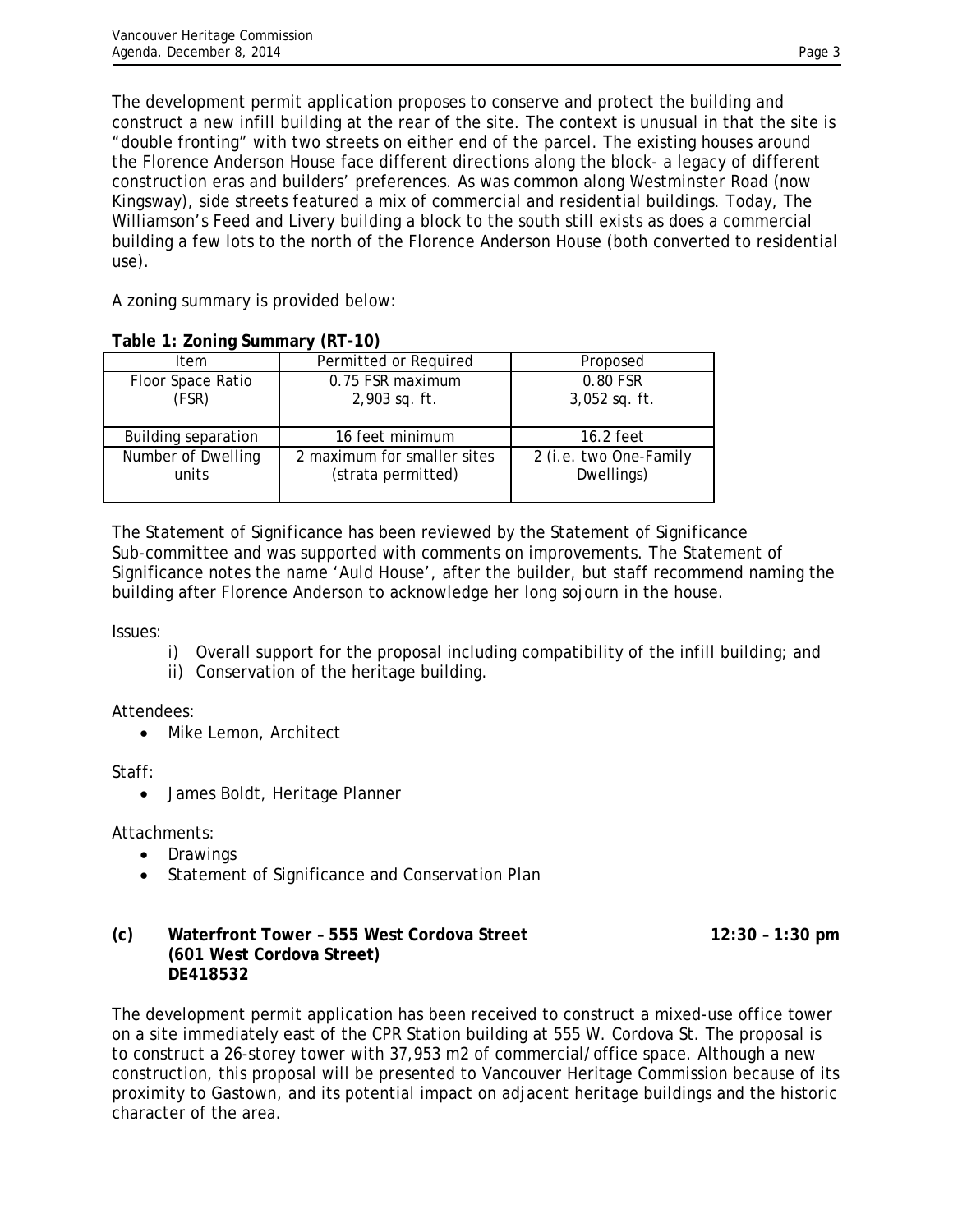The proposal was initially presented to the Vancouver Heritage Commission on January 13, 2014, at the pre-application stage. The Commission generally supported it and recommended further design consideration to enclosing the northwest courtyard, and creating greater separation between CPR Station and the "origami" elevation of the tower.

This application has been presented to Gastown Historic Area Planning Committee on November 18, 2014, when the motion of support was differed due to the current issue with the height of the proposed tower and its protected view cone encroachment. GHAPC recommended that as the design process continues, further consideration be given to the following:

- The project's impact on the cultural landscape of the area, particularly in the pedestrian realm;
- A greater setback from the CPR Heritage Class A building; and
- Given the requirements for the lower tower height, a review of the overall massing of the building; and
- That the Committee looks forward to seeing the project again if significant changes are made to the built form of the tower.

The recently identified issue of tower height has been resolved and the tower height adjusted. The project presentation package, including reduced architectural drawings and heritage impact assessment, has been sent to Commission members for review. Applicant and staff will present the proposal and provide additional information, as required.

Issues:

- i) Has the proposal addressed issues identified during the initial presentation at the pre-application stage?
- Applicant: Adrian Smith + Gordon Hill Architecture, Laura Jimenez, Architect B+H Architect, Matthieu Grady, Architect Robert Lemon, Heritage Consultant Jimmy Sun, Cadillac Fairview
- Staff: Zlatan Jankovic, Heritage Planner Sailen Black, Development Planner

Attachments: Waterfront Tower – 601 West Cordova Street Project package, including reduced drawings

### **3. Heritage Action Plan 1:30 – 2:00 pm**

Staff will present an overview of the Heritage Action Plan, including progress to date and work program schedule for 2015. Background information on the Heritage Action Plan can be found online at the following links:

*Heritage Action Plan to Update Vancouver's Heritage Conservation Program:*  http://former.vancouver.ca/ctyclerk/cclerk/20131204/documents/ptec8.pdf